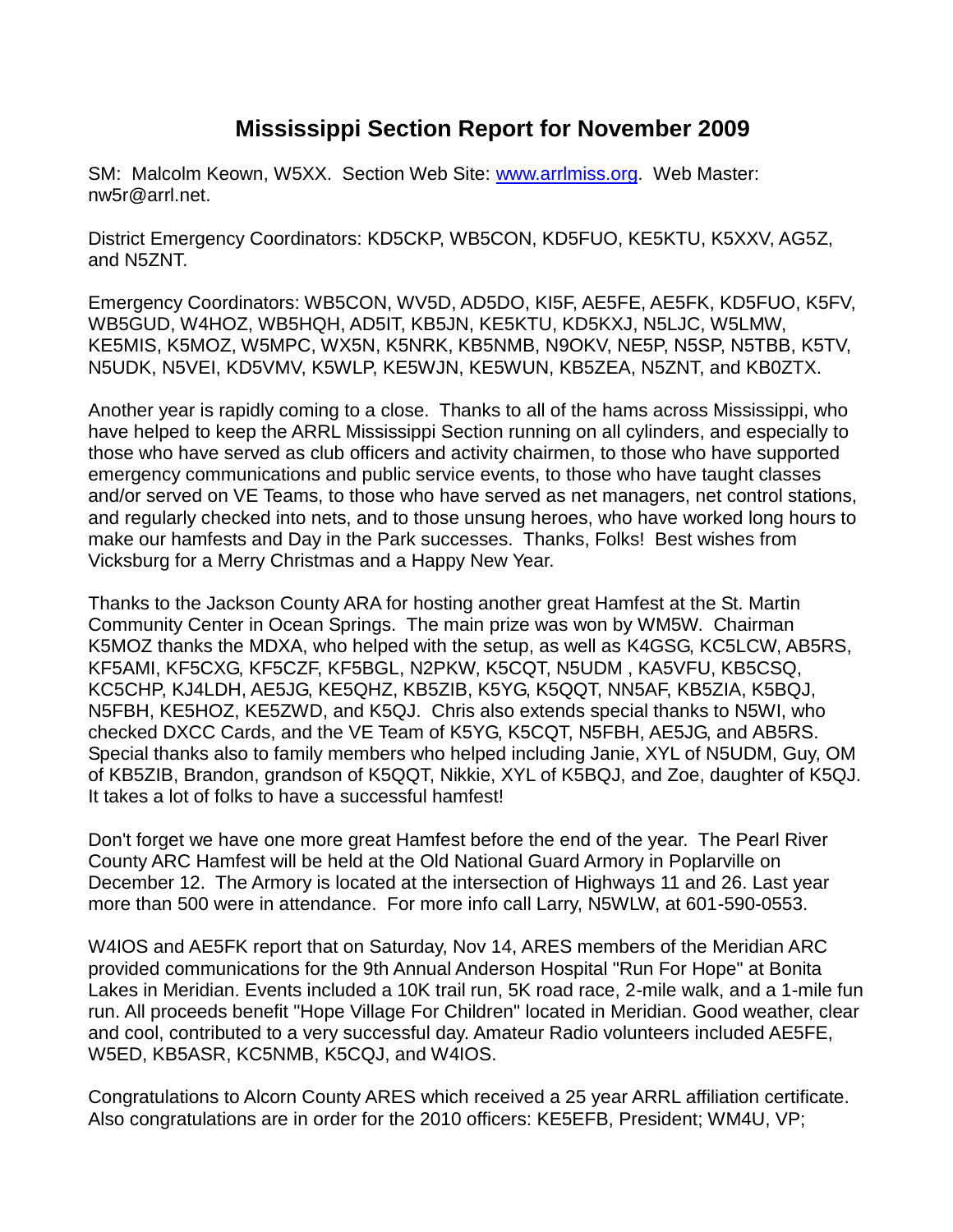KD5LAP, Secretary, and W5JOR, Treasurer,

MSPN Manager K5NRK reports that 10 year old WB4CSK has had his license for nearly a year and during the November SSB Sweepstakes worked his last few states for WAS except for Kentucky and Mississippi. After working Kentucky, Mark showed up on 3862 just before net time and worked several Mississippi Stations. The MSPN folks made one 10 year old happy!

Very low bander W5THT reports that many new stations are coming on the air. Very shortly there will be 600 Meter stations on in KH6 and KL7. W5JGV (WD2XSH/7) in Louisiana is on the air (508.9 KHz) with a 200 ft long wire (almost 1.8 wavelength) and has been heard in Alaska. Pat notes that plenty of information on 600 Meter activities can be found on www.500kc.com.

DEC WB5CON reports that groundbreaking is being celebrated for the new Alcorn County Justice Center. Construction time will be about 16 months. The 148,000-square-foot facility will include space for Alcorn County ARES to set up HF, VHF, and UHF stations in the EMA.

Welcome to the following new Mississippi Hams: KF5DSK, David – Meridian; KF5DSL, James – Meridian; KF5DWQ, Jarvis – Madison; KF5DWR, Christopher – Starkville; KF5DYQ, Charles – Madison; KF5EAO, John – Webb; KF5ECA, Robert – Collinsville; KF5ECB, Clifford – Porterville; KF5ECD, Christina – Columbus; KF5ECE, Jared – Columbus; KF5EEI, Shawn – Laurel; KF5EEK, Alton – Leakesville; and KF5EEJ, Oliver – Moss Point.

Welcome to the following new ARRL Members: KF5ECC – Porterville; KE5EXK – Starkville; AE5GN – Gulfport; KE5GWI – Brandon; KA9ISW – Ripley; KD5RTG – Ponotoc; N5ZAU – Jackson; and KE5ZWD – Perkinston. Mississippi ARRL Membership now stands at 1,050. This is good, but we dropped nine from last month. It's time to go to work again! If you are a lapsed or potential new member ask Santa to bring you an ARRL membership for Christmas.

Congratulations to the following on their upgrades: KD8BMA, Anthony – Pearl; KF5CLZ, David – Diamondhead; KF5CXQ, Donald – Ocean Springs; KF5DIP, Willie – Ridgeland; KF5DLO, Robert – Lucedale; KF5DMI, John – Brandon; and KC5DPJ, William – Pope.

Club Newsletters/Reports: Hattiesburg ARC (AC5E), Jackson ARC (K5VU), Meridian ARC (W5MAV), Olive Branch ARC Quarterly (KB0ZTX), Pearl River County ARC (N5WLW), and Northeast Mississippi ARA (KB5NMB).

The November 2009 issue of Zero Beat (Hattiesburg ARC) notes that this is the 20 th year that Editor AC5E has published the always on-time Club Newsletter. This reflects publishing some 250 consecutive issues missing only the issue when Katrina came ashore. Thanks, Pete!

DEC/EC Reports: WB5CON (NE MS/Alcorn), AE5FE (Lauderdale/Clarke), K5FV (Rankin), WB5GUD (Newton), K5MOZ (Jackson), WX5N (Prentiss and Tishomingo), and NE5P (Lamar).

OO Report: W5TFW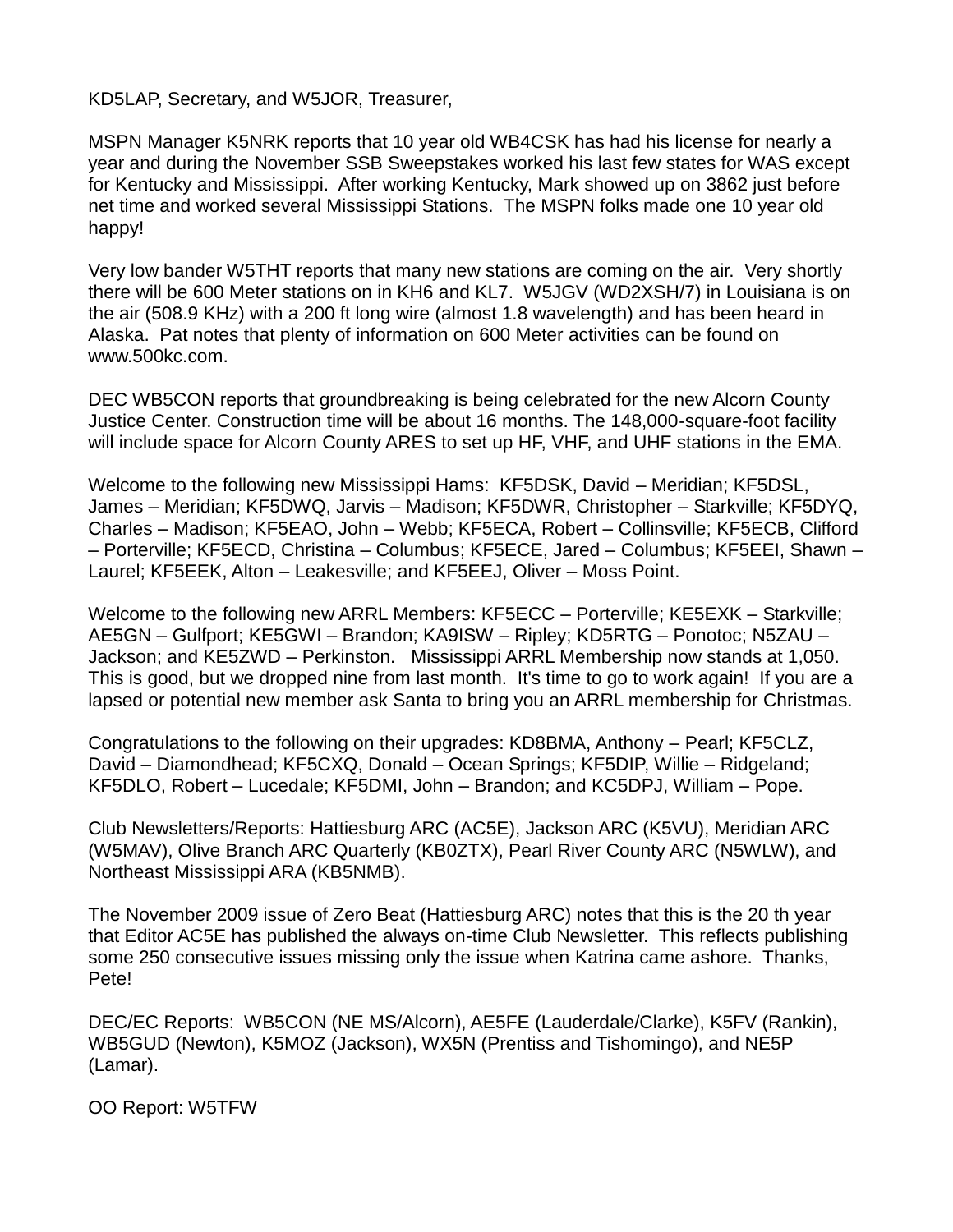Regret to report the passing of Jerome, KB5ROC of Iuka, Don, WA5KNR of Ocean Springs, and Tom, NO5N of Ethel. Jerome was Past President of the Tishomingo ARC; Don was Past President of the Jackson County ARA, and Tom was retired Chief Engineer of Mississippi Public television.

Net Reports: sessions/QNI/QTC (Net Manager) MS Section Phone Net 30/2996/42 (K5NRK) Magnolia Section Net 30/890/16 (K5DSG) MTN 29/154/14 (K4VIZ) Jackson Co ARES 30/448/11 (K5MOZ) MS Slow Net 21/42/0 (W3TWD) Southern MS Friendship Net 21/169/0 (WB5OHN) MS Baptists Ham Net 5/27/0 (WF5F) Ole Miss ARC 5/46/0 (K5LMB) Metro Jackson ARES 5/68/2 (KE5KTU) MS-LA EN 5/29/2 (K5NRK) NE MS ARES 5/72/0 (W5LMW) Capital Area EN 5/75/0 (K5XU) Stone Co ARES Net 5/85/0 (KC5VCB) Hattiesburg AEN 5/125/0 (K5MIQ) Meridian Area EN 5/54/0 (AE5FE) Tishomingo County ARES Net 4/129/8 (WX5N) Newton County ARES 4/21/0 (WB5GUD) Booneville and Prentiss Co ARES 4/63/3 (WX5N) MDXA 4/83/0 (AE5JG) MCARA 4/39/0 (K5KMU)

Jackson ARC EN 4/47/0 (N5DU)